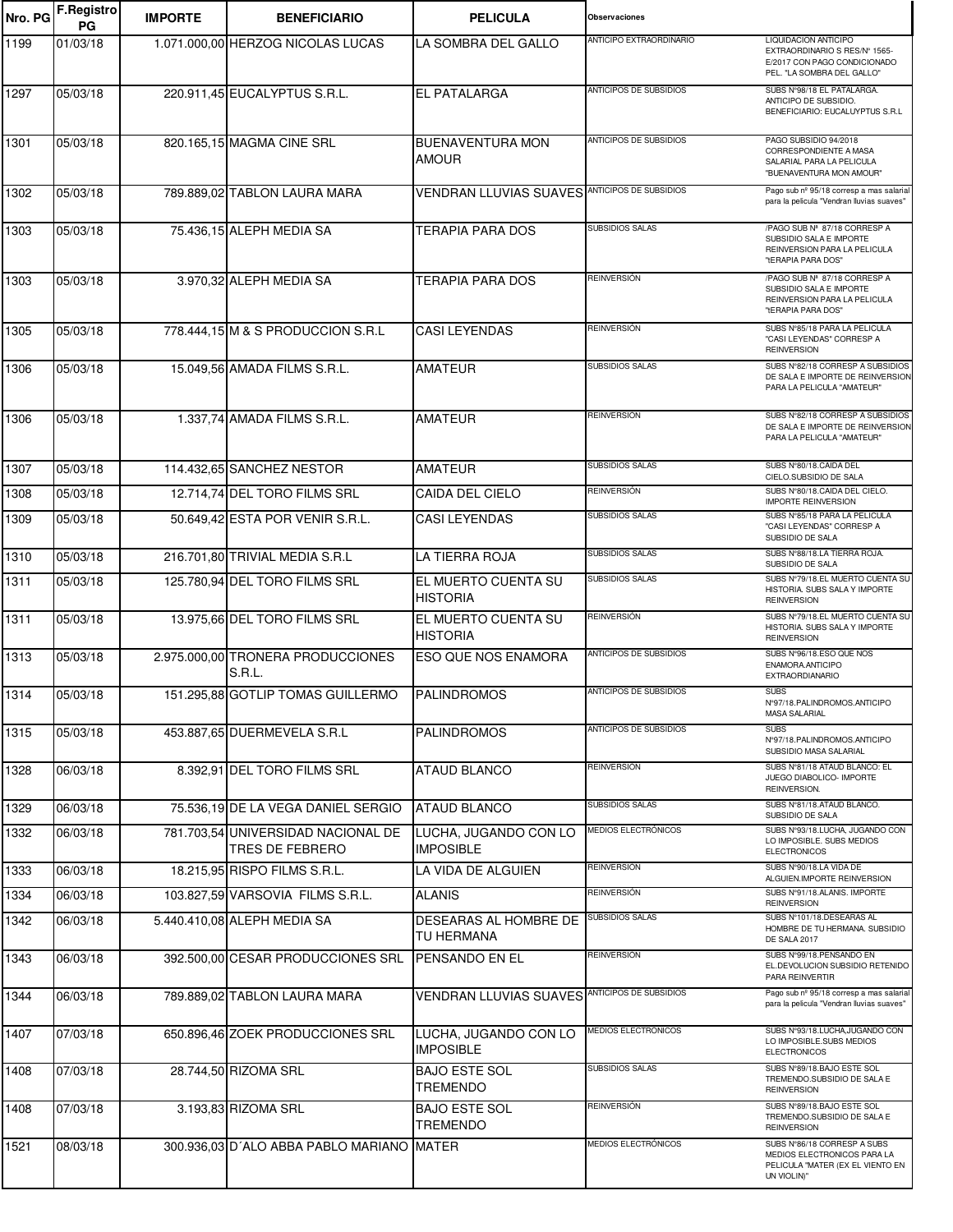| Nro. PG | <b>F.Registro</b><br>PG | <b>IMPORTE</b>         | <b>BENEFICIARIO</b>                                                                               | <b>PELICULA</b>                   | <b>Observaciones</b>           |                                                                                                                      |
|---------|-------------------------|------------------------|---------------------------------------------------------------------------------------------------|-----------------------------------|--------------------------------|----------------------------------------------------------------------------------------------------------------------|
| 1540    | 08/03/18                |                        | 1.266.225,44 VARSOVIA FILMS S.R.L.                                                                | <b>ESPEJISMO</b>                  | ANTICIPOS DE SUBSIDIOS         | SUBSIDIO Nº 103 PEL. "ESPEJISMO"EX<br>(BREVES ESPEJISMOS DE SOL).<br>MASA SALARIAL                                   |
| 1541    | 08/03/18                |                        | 1.032.716,31 SALOMONE ROBERTO<br>OSVALDO                                                          | <b>ALMA PURA</b>                  | ANTICIPOS DE SUBSIDIOS         | SUBSIDIO Nº 104 PEL. "ALMA PURA",<br>ANTICIPO DE SUBSIDIO-MASA<br>SALARIAL                                           |
| 1542    | 08/03/18                |                        | 48.292,56 MOTONETA CINE SRL                                                                       | <b>KENTANNOS</b>                  | ANTICIPOS DE SUBSIDIOS         | SUBSIDIO Nº 102 PEL. "KENTANNOS",<br>ANTICIPO DE SUBSIDIO-MASA<br>SALARIAL                                           |
| 1543    | 08/03/18                |                        | 43.571,70 ALEPH MEDIA SA                                                                          | <b>LOS INOCENTES</b>              | <b>REINVERSIÓN</b>             | SUBSIDIO Nº 100 PEL. "LOS<br>INOCENTES", MEDIOS<br>ELECTRONICOS, SALDO SALA 2017,<br><b>DEV REINVERSION</b>          |
| 1543    | 08/03/18                |                        | 4.115,52 ALEPH MEDIA SA                                                                           | <b>LOS INOCENTES</b>              | <b>SUBSIDIOS SALAS</b>         | SUBSIDIO Nº 100 PEL. "LOS<br>INOCENTES", MEDIOS<br>ELECTRONICOS, SALDO SALA 2017,<br><b>DEV REINVERSION</b>          |
| 1543    | 08/03/18                |                        | 457.231,87 ALEPH MEDIA SA                                                                         | <b>LOS INOCENTES</b>              | MEDIOS ELECTRÓNICOS            | SUBSIDIO Nº 100 PEL. "LOS<br>INOCENTES", MEDIOS<br>ELECTRONICOS, SALDO SALA 2017,<br>DEV REINVERSION                 |
| 1598    | 09/03/18                |                        | 194.970,67 BELLASOMBRA SRL                                                                        | <b>HAGO FALTA</b>                 | ANTICIPOS DE SUBSIDIOS         | SUBSIDIO Nº 105 PEL. " HAGO FALTA",<br>ANTICIPO DE SUBSIDIO                                                          |
| 1633    | 12/03/18                |                        | 3.528.056,10 AYAR PRODUCCIONES S.A.                                                               | <b>TAMPOCO TAN GRANDES</b>        | <b>ANTICIPOS DE SUBSIDIOS</b>  | SUBSIDIO Nº 109 PEL. "TAMPOCO TAN<br><b>GRANDES EX (NUESTRO</b><br>WOODSTOCK)                                        |
| 1642    | 13/03/18                |                        | 1.122.000,00 MARIA EUGENIA SUEIRO                                                                 | EL TIO                            | <b>ANTICIPOS DE SUBSIDIOS</b>  | LIQUIDACION ANTICIPO<br>EXTRAORDINARIO S/RES Nº 1565-E<br>2017, CON PAGO CONDICIONADO,<br>PEL."EL TIO"               |
| 1645    | 13/03/18                |                        | 375,20 ULISES DE LA ORDEN                                                                         | <b>MUJER ENTERA</b>               | <b>REINVERSIÓN</b>             | Pago sub nº 84/18 corresp a subsidio<br>sala y reinversion por la pelicula "Mujer<br>entera"                         |
| 1645    | 13/03/18                |                        | 12.884,36 ULISES DE LA ORDEN                                                                      | <b>MUJER ENTERA</b>               | <b>SUBSIDIOS SALAS</b>         | Pago sub nº 84/18 corresp a subsidio<br>sala y reinversion por la pelicula "Mujer<br>entera"                         |
| 1650    | 13/03/18                |                        | 1.523.110,45 RIZOMA SRL                                                                           | POR LA VENTANA                    | MEDIOS ELECTRÓNICOS            | Pago sub 107/18 corresp a medios<br>electronicos por la película "Por la<br>ventana (pela janela)"                   |
| 1664    | 15/03/18                |                        | 1.300.500,00 REJAN GUSTAVO HORACIO Y CAPITAN MENGANO<br>EJBEROWICZ FERNANDO<br>ARIEL SOC DE HECHO |                                   | ANTICIPO EXTRAORDINARIO        | LIQUIDACION ANTICIPO<br>EXTRAORDINARIO S/RES Nº 1565-<br>E/2017 CON PAGO CONDICIONADO,<br>PEL. "CAPITAN MENGANO"     |
| 1672    | 15/03/18                |                        | 50.608,63 MAGMA CINE SRL                                                                          | <b>MAS QUE HERMANOS</b>           | <b>SUBSIDIOS SALAS</b>         | Pago sub nº 106/2018 corresp a subsidio<br>sala por la pelicula "Mas que hermanos"                                   |
| 1672    | 15/03/18                |                        | 333.278,09 MAGMA CINE SRL                                                                         | <b>MAS QUE HERMANOS</b>           | MEDIOS ELECTRÓNICOS            | Pago sub nº 106/2018 corresp a subsidio<br>sala por la pelicula "Mas que hermanos"                                   |
| 1741    | 15/03/18                | 1.408.161,83 PASTO SRL |                                                                                                   | LA FAMILIA SUMERGIDA              | ANTICIPOS DE SUBSIDIOS         | SUBSIDIO Nº 111 PEL. "LA FAMILIA<br>SUMERGIDA", ANTICIPO DE SUBSIDIO<br>MASA SALARIAL                                |
| 1787    | 16/03/18                |                        | 250.747,49 BALTAZAR TOKMAN                                                                        | <b>BUSCANDO A MUY</b>             | ANTICIPOS DE SUBSIDIOS         | SUBSIDIO Nº 110 PEL. "BUSANDO A<br>MYU", ANTICIPO DE SUBSIDIO                                                        |
| 1825    | 16/03/18                |                        | 1.827.500,00 RIO FILMS S.R.L.                                                                     | <b>LAS FURIAS</b>                 | <b>ANTICIPOS DE SUBSIDIOS</b>  | SUBSIDIO Nº 112 PEL. "LAS FURIAS",<br>CUOTA 2 50% ANTICIPO<br><b>EXTRAORDINARIO</b>                                  |
| 1826    | 16/03/18                |                        | 2.167.500,00 CRUDO FILMS SRL                                                                      | <b>MATAR AL DRAGON</b>            | ANTICIPOS DE SUBSIDIOS         | SUBSIDIO Nº 114 PEL. "MATAR AL<br>DRAGON", CUOTA 2-50%, ANTICIPO<br><b>EXTRAORDINARIO</b>                            |
| 1827    | 16/03/18                |                        | 1.700.000,00 WERNER CINE SRL                                                                      | EL ROCIO                          | ANTICIPOS DE SUBSIDIOS         | SUBSIDIO Nº 115/18, PEL. "EL ROCIO",<br>CUOTA 2-50%, ANTICIPO<br><b>EXTRAORDINARIO</b>                               |
| 1828    | 16/03/18                |                        | 1.657.500,00 LUCONI MARIANA                                                                       | <b>ESPEJISMO</b>                  | ANTICIPOS DE SUBSIDIOS         | SUBSIDIO Nº! 116 PEL. "ESPEJISMO",<br>CUOTA 2 -50%, ANTICIPO<br><b>EXTRAORDINARIO</b>                                |
| 1838    | 19/03/18                |                        | 3.305.754,49 TRES MENTES SA                                                                       | <b>DELICIA</b>                    | MEDIOS ELECTRÓNICOS            | Pago sub 108/18 corresp a medios<br>electronicos para la película "Delicia"                                          |
| 1878    | 19/03/18                |                        | 1.020.000.00 ARTEON ORGANIZACION DE<br><b>ARTE</b>                                                | <b>OTOÑO</b>                      | <b>ANTICIPOS DE SUBSIDIOS</b>  | SUBSIDIO Nº 113 PEL. "OTOÑO",<br>CUOTA 1-30% ANTICIPO<br><b>EXTRAORDINARIO</b>                                       |
| 1904    | 19/03/18                |                        | 3.689.000,00 BUFFALO FILMS S.A.                                                                   | UNA MADRE PROTECTORA              | <b>ANTICIPO EXTRAORDINARIO</b> | LIQUIDACION ANTICIPO<br>EXTRAORDINARIO S RES/N° 1565-<br>E/2017 CON PAGO CONDICIONADO<br>PEL. "UNA MADRE PROTECTORA" |
| 1905    | 19/03/18                |                        | 139.279,57 DOLORES MONTAÑO                                                                        | ESA PELICULA QUE LLEVO<br>CONMIGO | ANTICIPOS DE SUBSIDIOS         | SUBSIDIO Nº 119 PEL. "ESA PELICULA<br>QUE LLEVO CONMIGO", ANTICIPO DE<br>SUBSIDIO-MASA SALARIAL                      |
| 1906    | 19/03/18                |                        | 103.114,50 GARISTO ANIBAL EZEQUIEL                                                                | <b>MUJER MEDICINA</b>             | ANTICIPOS DE SUBSIDIOS         | SUB N°120 "MUJER MEDICINA" MASA<br><b>SALARIAL</b>                                                                   |
| 1907    | 19/03/18                |                        | 103.114,50 ROSENFELD DAIANA MARIEL                                                                | <b>MUJER MEDICINA</b>             | ANTICIPOS DE SUBSIDIOS         | SUB N°120 "MUJER MEDICINA" MASA<br>SALARIAL.                                                                         |
| 1949    | 20/03/18                |                        | 339.678,69 PUENZO HNOS S.A                                                                        | <b>PERSONAS</b>                   | ANTICIPOS DE SUBSIDIOS         | SUB Nº121 "PERSONAS" MASA<br>SALARIAL.                                                                               |
| 1969    | 20/03/18                |                        | 266.383,60 CRUACHAN SRL                                                                           | EL HOMBRE DEL FUTURO              | ANTICIPOS DE SUBSIDIOS         | SUBSIDIO Nº 117 PEL. "EL HOMBRE<br>DEL FUTURO", ANTICIPO DE SUBSIDIO                                                 |
| 2006    | 21/03/18                |                        | 892.500,00 SOY CINE S.R.L.                                                                        | LOBOS                             | ANTICIPO EXTRAORDINARIO        | LIQUIDACION ANTICIPO<br>EXTRAORDINARIO S/RES Nº 1565-<br>E/2017 CON PAGO CONDICIONADO,<br>PEL. "LOBOS"               |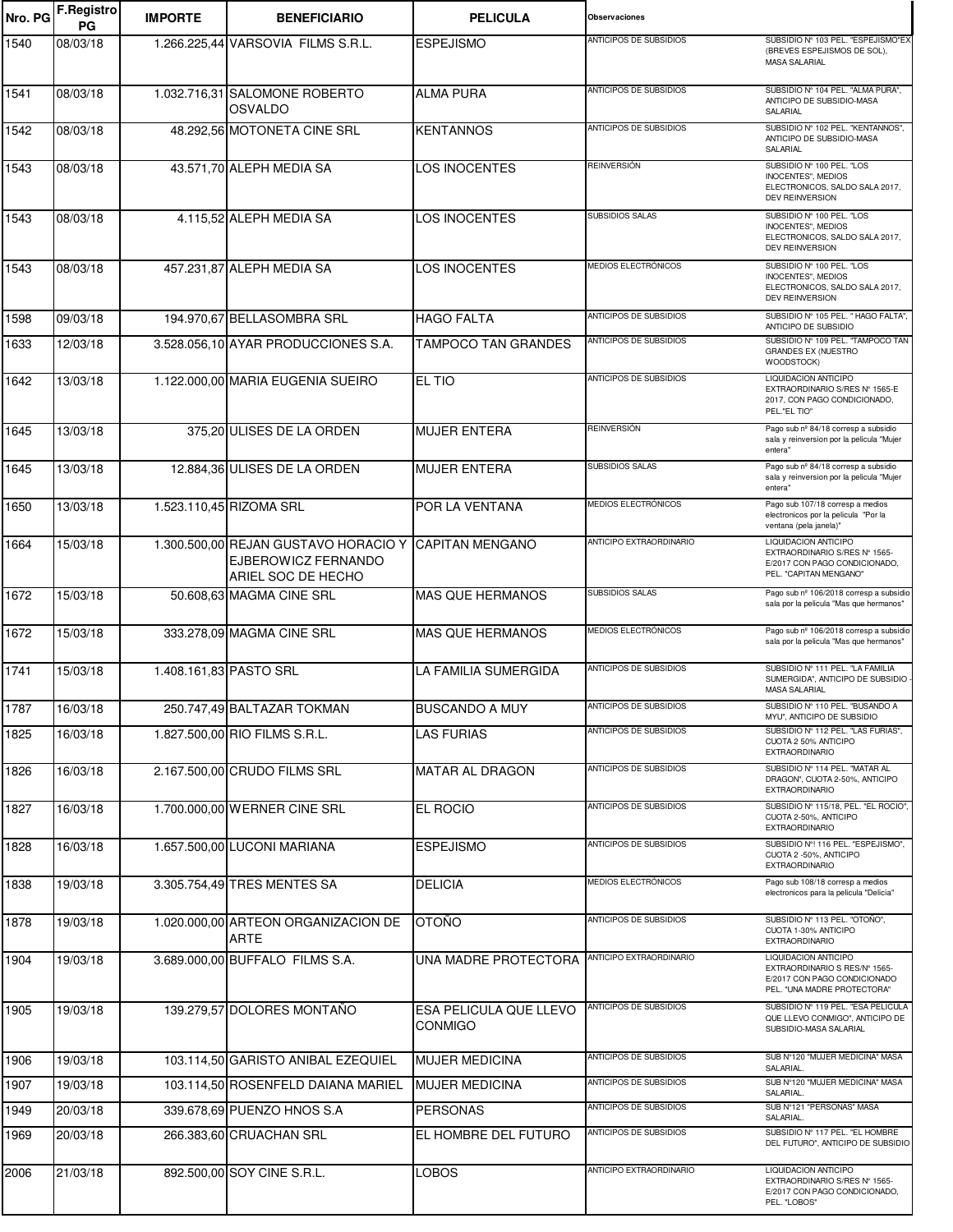| Nro. PG | <b>F.Registro</b><br>PG | <b>IMPORTE</b> | <b>BENEFICIARIO</b>                                                   | <b>PELICULA</b>                                   | <b>Observaciones</b>             |                                                                                                                                     |
|---------|-------------------------|----------------|-----------------------------------------------------------------------|---------------------------------------------------|----------------------------------|-------------------------------------------------------------------------------------------------------------------------------------|
| 2037    | 22/03/18                |                | 1.246.346,78 TRAPECIO S.R.L.                                          | <b>LA OMISION</b>                                 | ANTICIPOS DE SUBSIDIOS           | SUB Nº122 "LA OMISION" MASA<br>SALARIAL.                                                                                            |
| 2038    | 22/03/18                |                | 1.623.684,22 CEPA AUDIOVISUAL SRL                                     | <b>VILLA GESELL</b>                               | <b>ANTICIPOS DE SUBSIDIOS</b>    | SUB.Nº146 "VILLA GESEL" MASA<br>SALARIAL                                                                                            |
| 2039    | 22/03/18                |                | 563.550,00 CONSTANZA SANZ PALACIOS BREVE HISTORIA DEL<br>FILMS S.R.L. | PLANETA VERDE                                     | ANTICIPO EXTRAORDINARIO          | LIQUIDACION ANTICIPO<br>EXTRAORDINARIO S RES/N° 1565-<br>E/2017 CON PAGO CONDICIONADO<br>PEL. "BREVE HISTORIA DEL PLANETA<br>VERDE" |
| 2049    | 23/03/18                |                | 823.708,18 MICHANIE MATILDE EDITH                                     | <b>ALGO FAYO</b>                                  | MEDIOS ELECTRÓNICOS              | SUBSIDIO Nº 130 PEL. "ALGO FAYO",<br>MEDIOS ELECTRONICOS                                                                            |
| 2050    | 23/03/18                |                | 245.887,67 ALEPH CINE S.A                                             | <b>EL CAUCE</b>                                   | MEDIOS ELECTRÓNICOS              | SUBSIDIO Nº 133 PEL. "EL CAUCE"<br>MEDIOS ELECTRONICOS-PRIMER 50%<br>AÑO 2018                                                       |
| 2051    | 23/03/18                |                | 2.793.823,47 PAMPA FILMS SA                                           | <b>DICTABLANDA</b>                                | MEDIOS ELECTRÓNICOS              | SUBSIDIO Nº 136 PEL. "DICTABLANDA",<br>MEDIOS ELECTRONICOS                                                                          |
| 2052    | 23/03/18                |                | 11.571,76 BENAVENTE SAULA                                             | <b>LUA EM SAGITARIO</b>                           | MEDIOS ELECTRÓNICOS              | SUBSIDIO Nº 127 PEL. "LUA EM<br>SAGITARIO, MEDIOS ELECTRONICOS                                                                      |
| 2053    | 23/03/18                |                | 922.673,44 REI CINE SRL                                               | TEMPORADA DE CAZA                                 | MEDIOS ELECTRÓNICOS              | SUBSIDIO Nº 128 PEL. "TEMPORADA<br>DE CAZA", MEDIOS ELECTRONICOS                                                                    |
| 2054    | 23/03/18                |                | 1.716.132,78 GRUPO SUAR SRL                                           | PESCADOR                                          | MEDIOS ELECTRÓNICOS              | SUBSIDIO Nº 126 PEL. "PESCADOR"<br>(PESCADO), MEDIOS ELECTRONICOS,<br><b>SALA 2017</b>                                              |
| 2054    | 23/03/18                |                | 2.812,50 GRUPO SUAR SRL                                               | <b>PESCADOR</b>                                   | SUBSIDIOS SALAS                  | SUBSIDIO Nº 126 PEL. "PESCADOR"<br>(PESCADO), MEDIOS ELECTRONICOS,<br><b>SALA 2017</b>                                              |
| 2055    | 23/03/18                |                | 52.623,52 M & S PRODUCCION S.R.L                                      | <b>HIPERSOMNIA</b>                                | <b>REINVERSIÓN</b>               | SUBSIDIO Nº 132 PEL.<br>"HIPERSOMNIA", DEVOLUCION<br><b>REINVERSION</b>                                                             |
| 2056    | 23/03/18                |                | 39.246,82 ARCO LIBRE S.R.L                                            | <b>EL ALMUERZO</b>                                | SUBSIDIOS SALAS                  | SUBSIDIO Nº 135 PEL. "EL<br>ALMUERZO", SALDO SALA 2017                                                                              |
| 2056    | 23/03/18                |                | 11.149,66 ARCO LIBRE S.R.L                                            | <b>EL ALMUERZO</b>                                | <b>REINVERSIÓN</b>               | SUBSIDIO Nº 135 PEL. "EL<br>ALMUERZO", SALDO SALA 2017                                                                              |
| 2057    | 23/03/18                |                | 2.730,06 CESAR PRODUCCIONES SRL                                       | <b>PENSANDO EN EL</b>                             | <b>SUBSIDIOS SALAS</b>           | SUBSIDIO Nº 137 PEL. "PENSANDO EN<br>EL", SUBSIDIO SALA 2017                                                                        |
| 2057    | 23/03/18                |                | 143,69 CESAR PRODUCCIONES SRL                                         | <b>PENSANDO EN EL</b>                             | <b>REINVERSIÓN</b>               | SUBSIDIO Nº 137 PEL. "PENSANDO EN<br>EL", SUBSIDIO SALA 2017                                                                        |
| 2059    | 23/03/18                |                | 28.508,47 UNIVERSIDAD NACIONAL DE<br><b>TRES DE FEBRERO</b>           | LUCHA, JUGANDO CON LO<br><b>IMPOSIBLE</b>         | MEDIOS ELECTRÓNICOS<br>VARIABLES | SUBSIDIO Nº 134 PEL. "LUCHA,<br>JUGANDO CON LO IMPOSIBLE",<br>COMPLEMENTO ART 18 R                                                  |
| 2060    | 23/03/18                |                | 58.042,69 COLOMBO MIGUEL ANGEL                                        | ROSLIK.<br><b>SOSPECHOSAMENTE</b><br><b>RUSOS</b> | <b>REINVERSIÓN</b>               | SUBSIDIO Nº 125 PEL. "ROSLIK,<br>SOSPECHOSAMENTE RUSOS",<br>DEVOLUCION IMPORTE RETENIDO,<br><b>REINVERSION</b>                      |
| 2061    | 23/03/18                |                | 20.393,38 16M S.R.L.                                                  | ROSLIK.<br>SOSPECHOSAMENTE<br><b>RUSOS</b>        | <b>REINVERSIÓN</b>               | SUBSIDIO Nº 125 PEL. "ROSLIK,<br>SOSPECHOSAMENTE RUSOS",<br>DEVOLUCION IMPORTE RETENIDO                                             |
| 2062    | 23/03/18                |                | 2.635.000,00 POLERI JORGE CESAR Y<br><b>GRIECO GABRIEL SH</b>         | <b>RESPIRA</b>                                    | <b>ANTICIPOS DE SUBSIDIOS</b>    | SUB Nº "118 "RESPIRA" ANTIC.<br>EXTRAORDINARIO. OPCION 2                                                                            |
| 2083    | 26/03/18                |                | 1.445.000,00 AGUILAR RUIZ ERNESTO<br><b>MARCELO</b>                   | DE DESPOJOS Y<br><b>COSTILLAS</b>                 | <b>ANTICIPOS DE SUBSIDIOS</b>    | <b>LIQUIDACION ANTICIPO</b><br>EXTRAORDINARIO S/RES Nº 1565-E<br>2017, CON PAGO CONDICIONADO,<br>PEL."DE DESPOJOS Y COSTILLAS"      |
| 2093    | 26/03/18                |                | 524.569,70 SINEMA ENTERTAINMENT<br>S.A.                               | <b>PACIFICO</b>                                   | ANTICIPOS DE SUBSIDIOS           | SUB Nº145 "PACIFICO" MASA<br>SALARIAL.                                                                                              |
| 2094    | 26/03/18                |                | 244.094,83 LAHAYE DIGITAL SOLUTIONS<br><b>POST SRL</b>                | 2001, MIENTRAS KUBRICK<br>ESTABA EN EL ESPACIO    | REINVERSIÓN                      | SUBSIDIO Nº 131 PEL. "2001<br>MIENTRAS KUBRICK ESTABA EN EL<br>ESPACIO", DEVOLUCION IMPORTE<br>RETENIDO, REINVERSION                |
| 2106    | 26/03/18                |                | 326.180,62 BRAVA CINE SRL                                             | EL IL CIBO VA                                     | ANTICIPOS DE SUBSIDIOS           | Pago sub nº 148/18 corresp a<br>anticipomasa salarial peli "El il cibo va"                                                          |
| 2107    | 26/03/18                |                | 30.543,48 CINESUR S.A.                                                | EL VIAJE A LOS PUEBLOS<br><b>FUMIGADOS</b>        | ANTICIPOS DE SUBSIDIOS           | PAGO SUB № 149/2018 corresp anticipo<br>masa salarial "el viaje a los peublos<br>fumigados"                                         |
| 2108    | 26/03/18                |                | 652.245,06 JUMP PRODUCCIONES SRL                                      | <b>EL SILENCIO</b>                                | <b>REINVERSIÓN</b>               | PAGO SUB № 142/2018 corresp a<br>reinversion pelicula "El silencio"                                                                 |
| 2109    | 26/03/18                |                | 133.592,36 CINEMAGROUP SRL                                            | <b>CANTANTES EN GUERRA</b>                        | REINVERSIÓN                      | PAGO SUB Nª 142/2018 corresp a<br>reinversion pelicula "Cantantes en<br>guerra"                                                     |
| 2110    | 26/03/18                |                | 181.221,92 BRAVA CINE SRL                                             | EL IL CIBO VA                                     | <b>ANTICIPOS DE SUBSIDIOS</b>    | Pago sub nº 147/18 corresp a anaticipo<br>subsidios peli "El il cibo va"                                                            |
| 2111    | 26/03/18                |                | 257.038,16 VARSOVIA FILMS S.R.L.                                      | <b>CASA CORAGIO</b>                               | REINVERSIÓN                      | PAGO SUB Nº 144/2018 corresp<br>devolucion del importe retenido pelicula<br>"casa coragio"                                          |
| 2112    | 26/03/18                |                | 159.618,94 ALEPH CINE S.A                                             | <b>EL SILENCIO</b>                                | SUBSIDIOS SALAS                  | PAGO SUB № 140/2018 corresp a<br>medios electronicos y sala pelicula "El<br>silencio"                                               |
| 2112    | 26/03/18                |                | 360,00 ALEPH CINE S.A                                                 | <b>EL SILENCIO</b>                                | MEDIOS ELECTRÓNICOS<br>VARIABLES | PAGO SUB № 140/2018 corresp a<br>medios electronicos y sala pelicula "El<br>silencio"                                               |
| 2113    | 26/03/18                |                | 243.951,38 DIAZ ALDO JAVIER                                           | NO SABES CON QUIEN<br><b>ESTAS HABLANDO</b>       | <b>REINVERSIÓN</b>               | PAGO SUB № 43/2018 corresp a importe<br>reinversion pelicula "no sabes con quien<br>estas hablando"                                 |
| 2117    | 26/03/18                |                | 2.454.668,73 MANDRAGORA<br>PRODUCCIONES SRL                           | <b>MARGEN DE ERROR</b>                            | ANTICIPOS DE SUBSIDIOS           | SUBSIDIO Nº 152 PEL. "MARGEN DE<br>ERROR", ANTICIPO DE SUBSIDIO-<br>MASA SALARIAL                                                   |